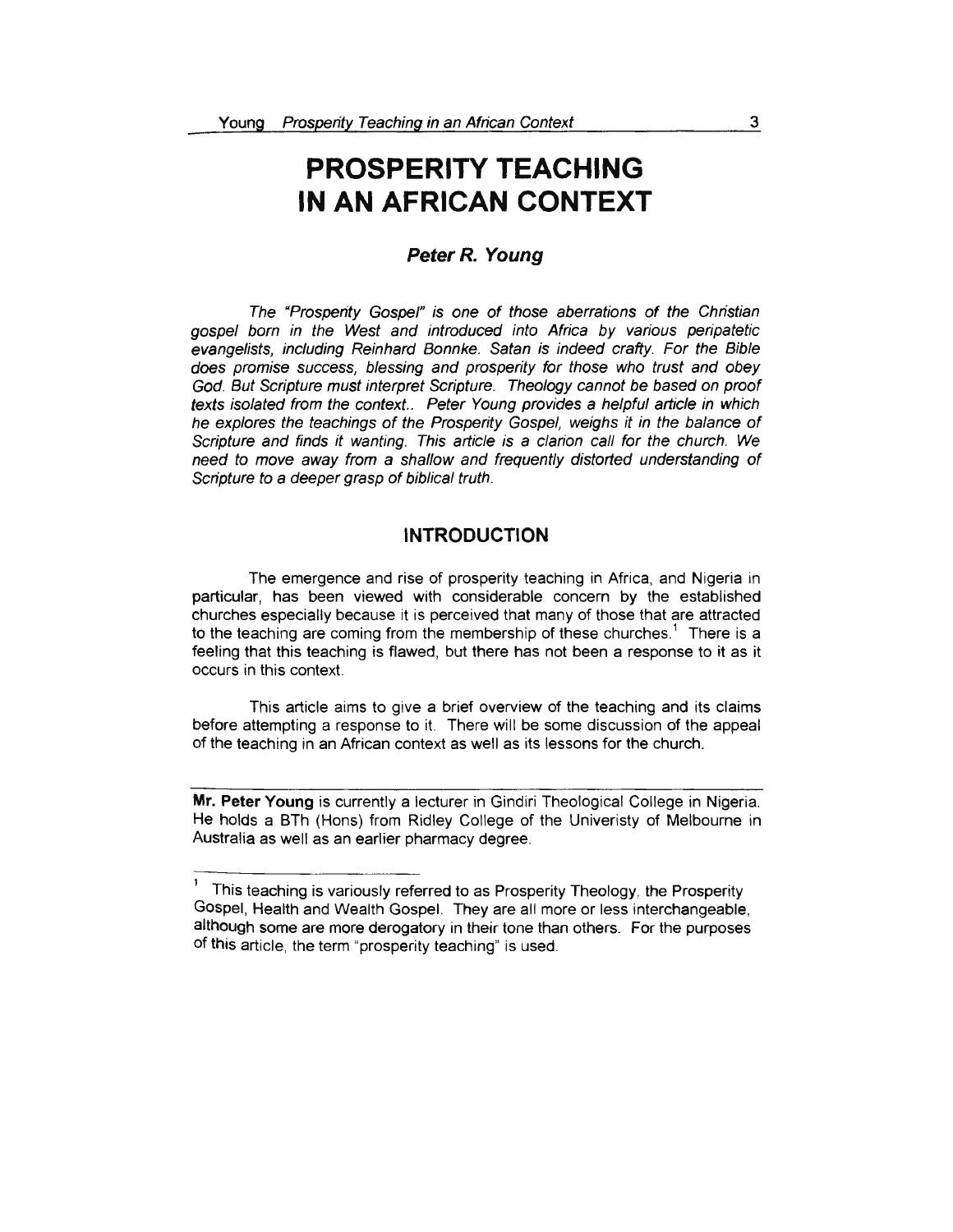# **AN OVERVIEW OF PROSPERITY TEACHING**

Both ideologically and sociologically the historical roots of the prosperity teaching are to be found in the United Sates of America in the three decades since the mid-1960's. The prominent American teachers of prosperity include the seminal (for this field at least) Kenneth Hagin, Kenneth and Gloria Copeland, Robert Tilton and John Osteen among others. These have in turn been influenced by the teachings of E.W. Kenyon, Norman Vincent Peale and Robert Schuller. The teaching also leans heavily on a outlook and hermeneutic of affluent and materialist middle-America. 2

The teaching has been introduced to Africa largely though Reinhard Bonnke's Christ for all Nations crusade which has been active in various centres throughout Africa. This "crusade" (rather an unfortunate term given the interreligious violence that accompanied its visit to Kano in 1992) has been appraised by Paul Gifford in 1987, demonstrating the campaign's advocacy of prosperity teaching and its American influence in this aspect of its teaching. $^3$ 

This teaching has also been taken up by various indigenous preachers, including Archbishop Benson Idahosa of Benin City in Nigeria.<sup>4</sup> Prosperity teaching is now a prominent feature of many of the neo-Pentecostal churches and large evangelistic rallies in Nigeria.

In giving a theological summary of the prosperity teaching there are difficulties, partly because it does not present itself as a written theology, but rather a rhetorical and experiential teaching in which the appeal is as much tied to the language used and the personality of the proponent as to the theological content. Another factor that makes the enterprise difficult is that there is considerable variation between the proponents of the teaching on some of its details. There are however certain common elements found in the teaching and it is on those that this paper shall concentrate.

#### **i) Foundational Affirmations**

The main element of the prosperity teaching is that all Christians have the right, and even the responsibility, to be prosperous in all areas of life. This

(Crowborough: Highland Books, 1987).

 $2 R$ . Jackson, "Prosperity Theology and the Faith Movement", Themelios Vol.15, No.1 (1989), 16,17.

<sup>&</sup>lt;sup>3</sup> P. Gifford. "Africa Shall be Saved'. An Appraisal of Reinhard Bonnke's Pan-African Crusade", Journal of Religion in Africa XVII, 1 (1987) 63-92.<br><sup>4</sup> B. Idahosa, *I Choose to Change: The Scriptural Way to Success and Prosperity*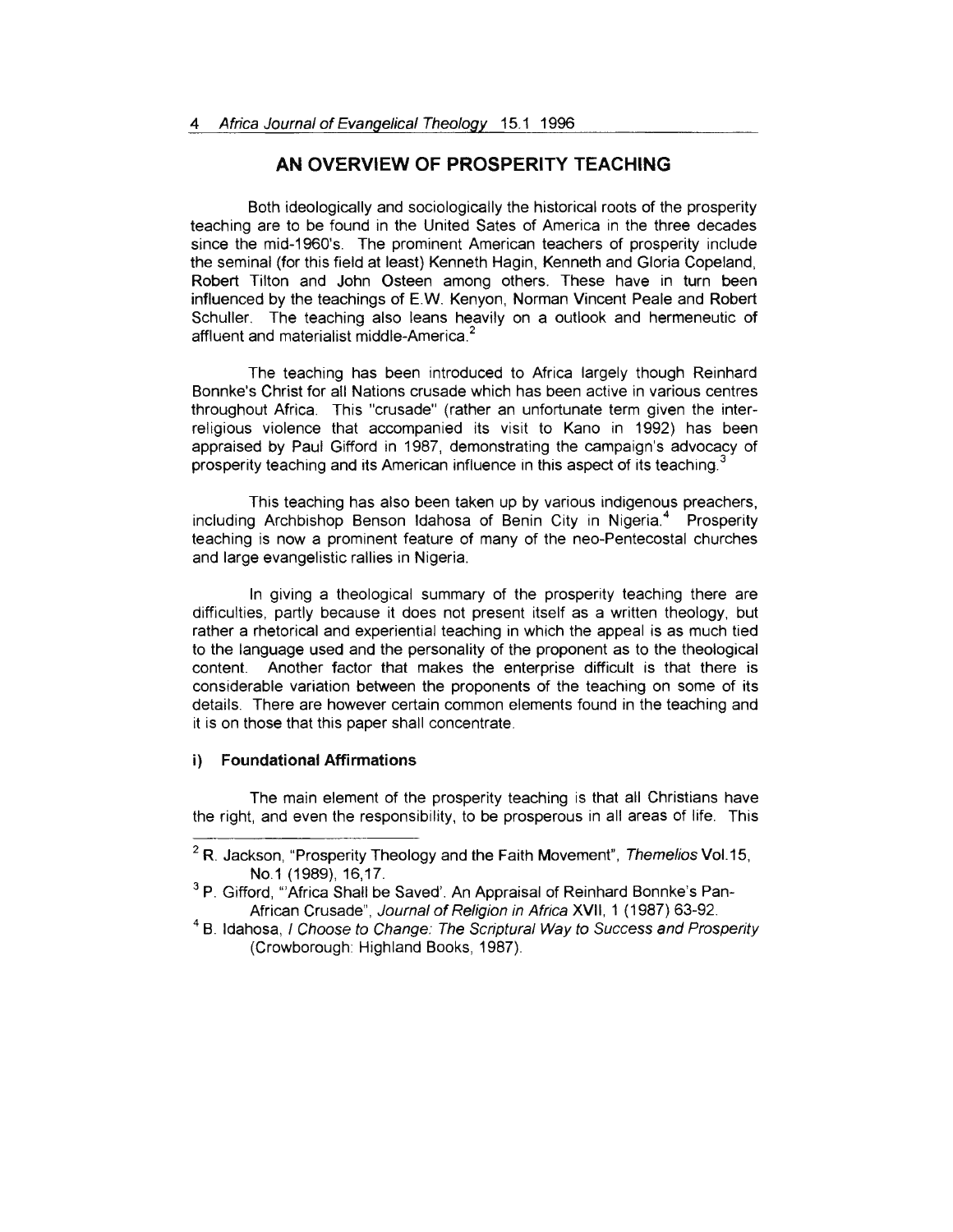most notably includes the areas of financial prosperity and prosperity in the realm of physical health and well-being. ldahosa states this in the following way:

> No one in God's family was ever destined to exist in sickness, fear, ignorance, poverty, loneliness or mediocrity. God's abundant goodness will be enjoyed and utilised by those who discipline themselves, become decisive, bold, adventurous, believing, daring, risking and determined.

Similarly William F. Kumuyi of the Deeper Life Bible Church states:

lt is God's perfect will that a believer should enjoy perfect health, spiritual and material blessings, victory, promotion, peace, joy and satisfaction throughout his sojourn on earth. There are thousands of promises in the word of God that should make a believer remain blessed all the davs of his life.<sup>6</sup>

The corollary of this is that, for a Christian, to be in poverty or to be chronically ill is to be outside of God's will for his or her life, whether that be because of sin, ignorance or lack of sufficient faith. This teaching is obviously bound to give rise to serious pastoral and theological problems if it doesn't work and provide the prosperity it claims for the believer - because the fault is always with that believer and never with the theology.<sup>7</sup>

# ii) **Scriptural Basis**

The authority for the teaching is sought from various proof texts, interpreted with the assumption that they all can stand alone as prescriptive statements without the need to refer to context or original intent.

One of the favourite texts of those propounding this teaching is 3 John 2 (KJV only!): "Beloved, I wish above all things that thou mayest prosper and be in health, even as thy soul prospereth." From this it is claimed that it is clear that it is the wish of God that all believers should prosper in every way, so that the argument is inconclusively proven.<sup>8</sup>

 $<sup>5</sup>$  Ibid, 14.</sup>

<sup>6</sup>W.F. Kumuyi, Curses and Cures (Lagos: Zoe, 1990) 9.

The Deeper Life movement seems to apply this teaching more to the area of health and healing, however.

 $<sup>7</sup>$  D.T. Williams, "The Heresy of Prosperity Teaching: A Message for the Church</sup> in its Approach to Need", Journal of Theology for Southern Africa 61 (Oct. 1987) 34

 $<sup>8</sup>$  Idahosa, 11.</sup>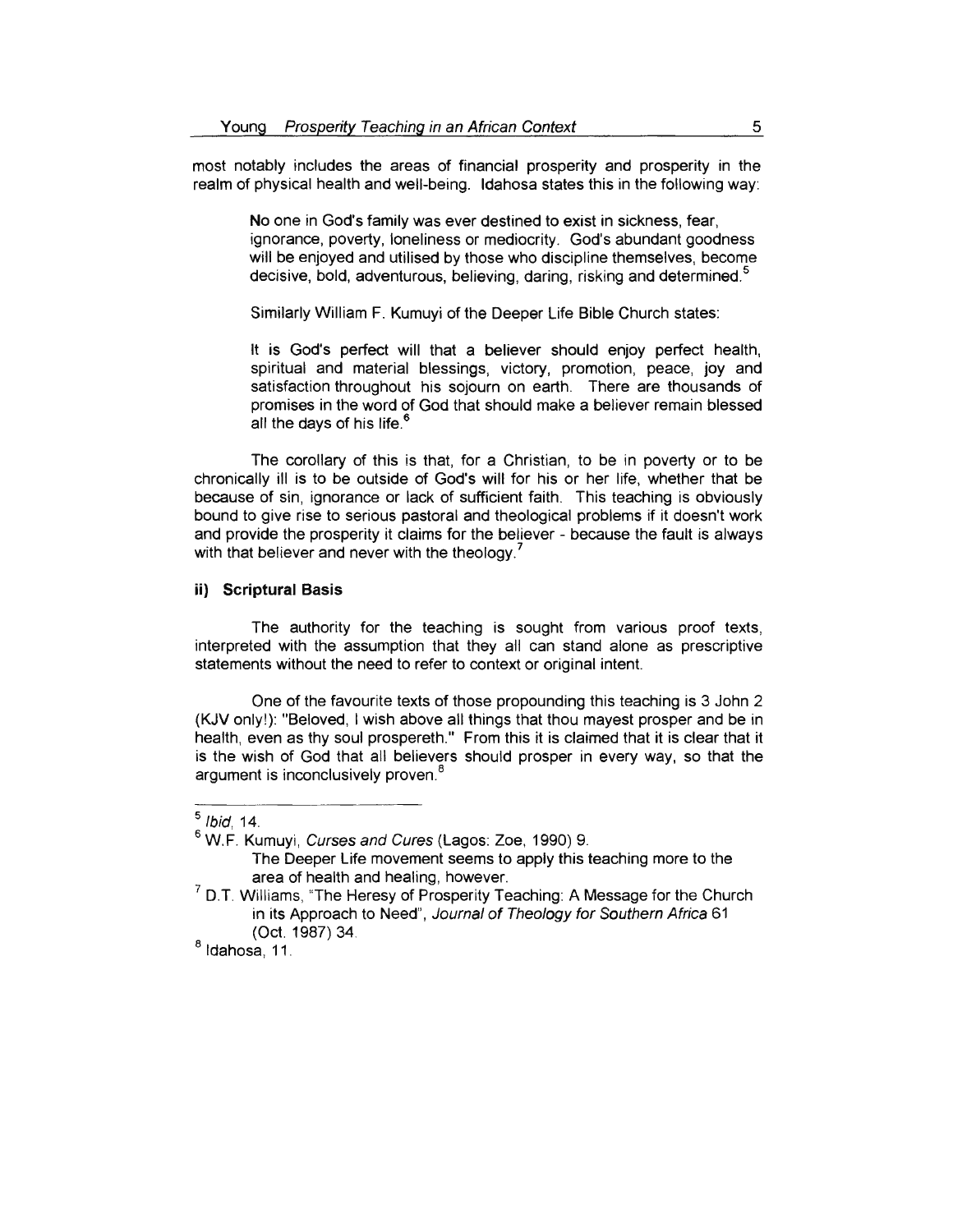This text is supported by others such as Psalm 1 (esp. v.3), the blessings and curses of Deuteronomy 28-30, Psalm 84:11, and many other isolated texts.

The basis for this is that the atonement effected by Christ not only includes deliverance from sin, but from poverty and sickness as well. The Scriptures quoted to support this are Isaiah 53:4-5; Mark 8:16-17; 2 Corinthians 8:9. So ldahosa can say,

> We are saved? From what to what? Death to life! Sin to righteousness! Darkness to light! Poverty to prosperity! Fear to faith! Failure to success! And more and more!<sup>9</sup>

lt is also argued that prosperity is an aspect of the atonement by referring to Galatians 3: 13 and stating that the curse of the law is poverty, whether it be emotional, financial, physical or spiritual.<sup>10</sup>

Prosperity teaching also espouses a form of covenant theology. The covenant of God with Abraham, which includes a promise of material prosperity, is seen as a conditional one, dependent on obedience. Galatians 3:14a is then cited to show that God must also bestow this prosperity on the Christian.

This conditionality was of course made explicit through Moses and this element of the covenant was a prominent one (cf. Deut. 28-30). These covenantal promises of prosperity are a part of the believer's benefits on the basis of Hebrews 8:6-12 and the fact that Christ has fulfilled the old covenant (Matt. 5:17). Logic then leads to the statement: "... and you know that you are in Christ, stand before God as someone able to keep the covenant. The blessings of covenant keeping are therefore yours to claim."<sup>12</sup>

To maintain their position that material prosperity is the will of God for all here and now and to hold a belief in the perfection of Christ, there is, of course, a need to radically re-read the Biblical material on the poverty of the earthly Jesus. This is done and, as a result, we are told in an amazing piece of

<sup>9</sup>*/bid,* 10.

<sup>&</sup>lt;sup>10</sup> S. Matthews, Money Matters (Bradford: Harvestime, 1987) 57. These arguments are also set out in A. Anderson, "The Prosperity ·· Message in the Eschatology of Some New Charismatic Churches", *Missionalia* 15 No. 2 (Aug. 1987) 75-76.<br><sup>11</sup> Anderson, 76.

 $12$  Matthews, 49.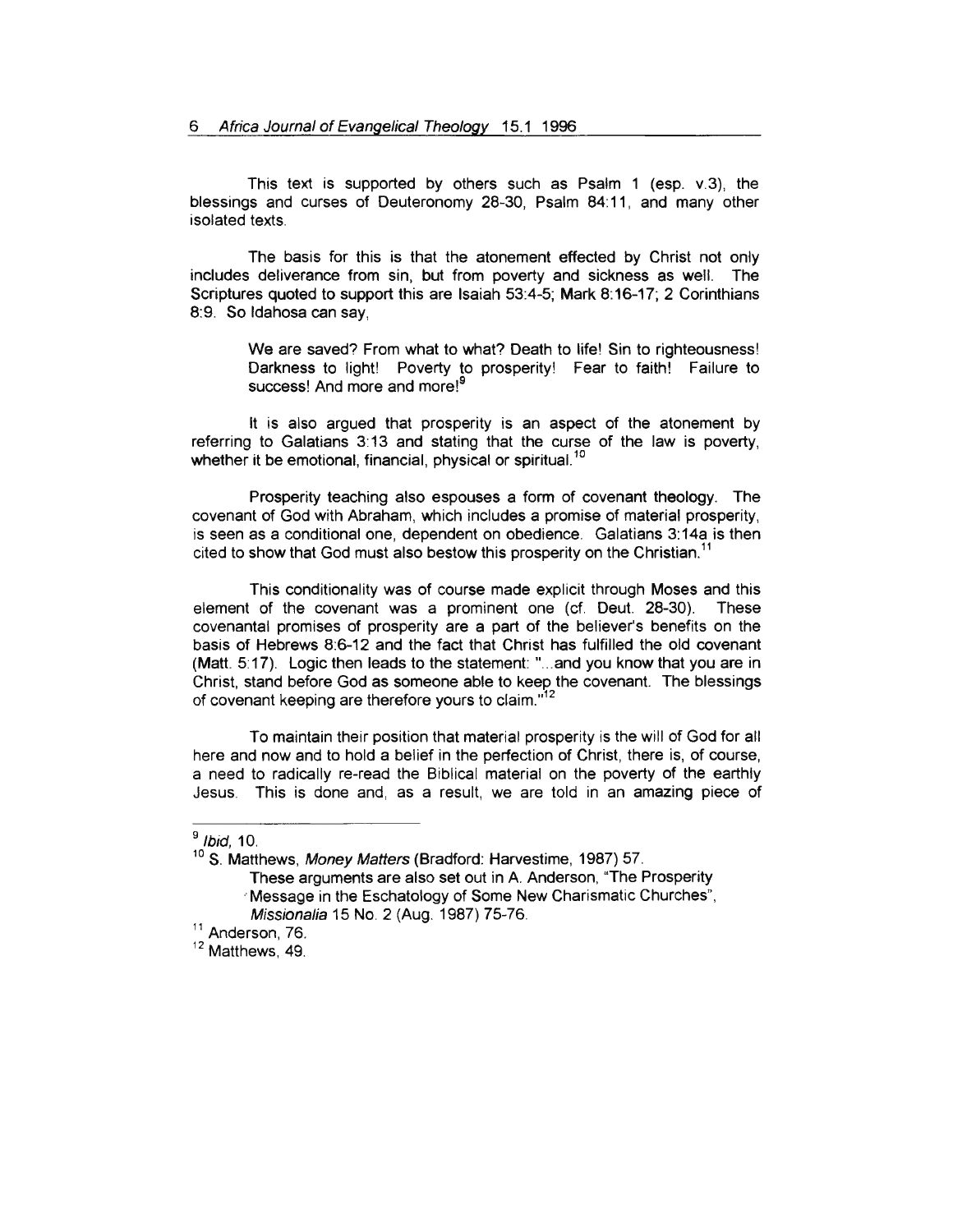exegesis that Jesus was one of the richest people that ever lived' The evidence cited for this is that he was able to pay his taxes, feed hungry crowds and support the ministry of the twelve by the exercise of faith. Furthermore, he wore he very best clothes that money could buy as is evidenced by the Roman soldiers gambling over his seamless garment at His crucifixion.<sup>13</sup>

#### **iii) Faith and Positive Confession**

Faith is the main condition given for receiving this abundance of material blessing, so it is important to understand what constitutes the substance of such faith. Teachers of the prosperity message stress that it is faith in God that he will keep his promises and act as he has said that he would that brings about a response from God to deliver prosperity in all areas of life. Not only will God act in response to this faith, but he is actually obliged to do so. Such considerations lead to prescriptive formulae as to how God will work (like ldahosa's seven steps o the fulfilment of God's promises).<sup>14</sup> Since then human faith has the power to effect change and bring about this prosperity, it can be regarded as a force in itself without reference to its object. This force is wielded not by God, but by the iuman believer.<sup>15</sup>

This view of faith means that it is measurable by the material results it achieves and so easily leads to the possibility of grading Christians according to their material success. This, in turn, introduces the concept of a superior class of believers who can and do effect this prosperity in their lives.

Another feature of the teaching on faith by the proponents of prosperity teaching (and the whole of the "faith movement" for that matter) is their advocacy of what is called "positive confession "

Positive confession is a principle based on Mark 11:22-24, that is: what you say in faith is certain to come about. This leads to such popular slogans as "name it and claim it", "believe it and receive it" and "what you say is what you get." ldahosa quite openly states that this principle gives us power that is comparable to that of Jesus or God himself:

[referring to Mk. 11: 13-14] " .... if the tree died because Jesus spoke and cursed it for not bearing fruit, then we as Christians must also speak and expect mighty big results. God speaks and expects results. And we are

 $^{13}$  Matthews, 49,62.<br> $^{14}$  Idahosa, 21-22.

<sup>&</sup>lt;sup>15</sup> K.L. Sarles, "A Theological Evaluation of the Prosperity Gospel", Bibliotheca Sacra 143 (Oct.-Dec. 1986) 347-348.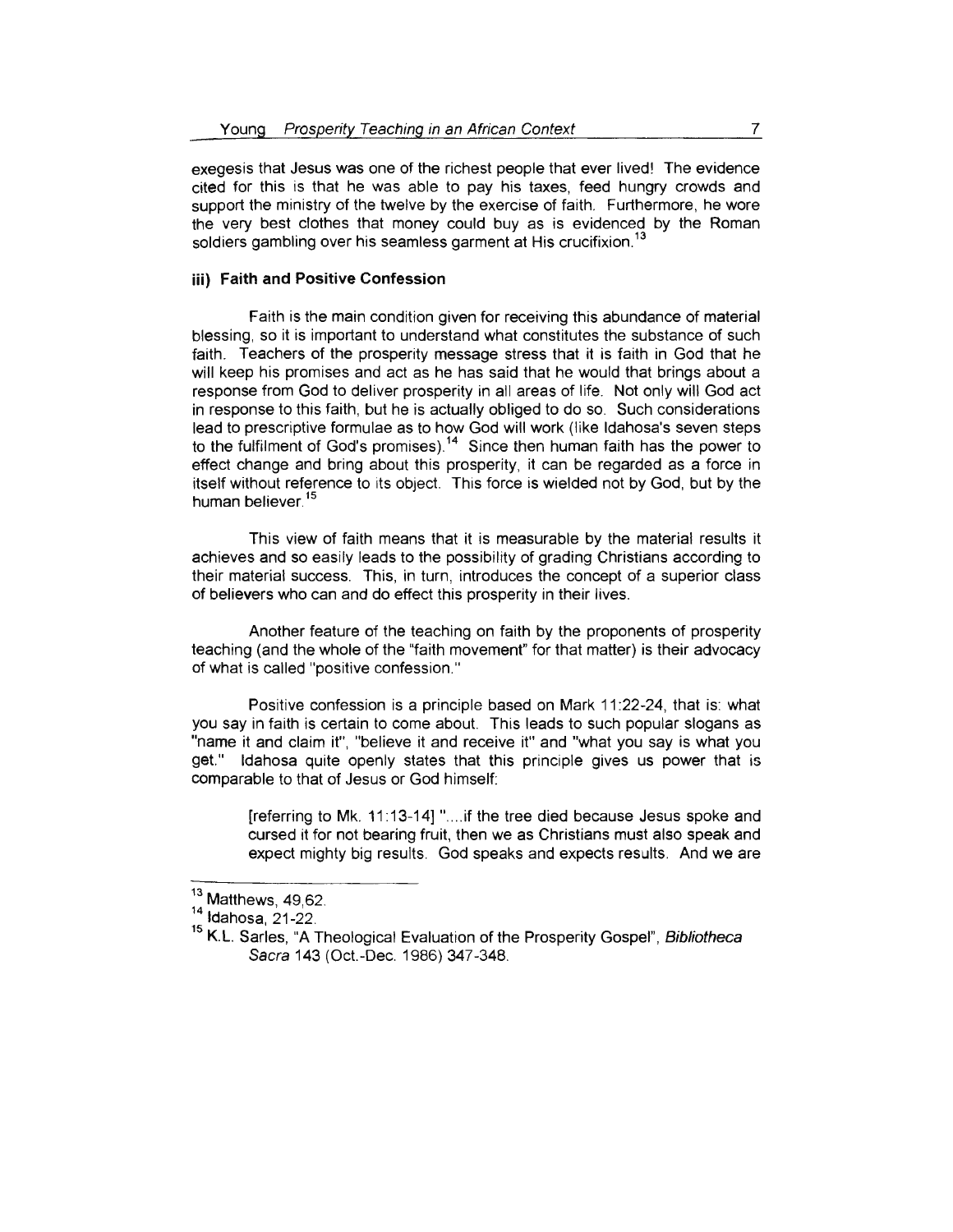made in the image and likeness of Him." [referring to Gen. 1: 1-2] "lt was not until God spoke that the things created began to fit into their respective places. Your visions and dreams of what you want to be will not materialise until you speak to them. Speak to your visions and dreams and bring them into fruition."<sup>16</sup>

To maintain this positive confession it is enjoined on the believer to act as though the benefit claimed has also been received even though the evidence may be entirely to the contrary. To do less is to display weakness of faith. The potential for disaster here, particularly in cases of serious illness, is obvious.

# iv) **Giving and Receiving**

Prosperity, it is emphasised, is not simply for its own sake. We are blessed materially in order that we might give (usually to the work of evangelism). The Scriptures cited here include 2 Corinthians  $9.8<sup>17</sup>$  This also works in reverse making the cycle of prosperity complete: the more you give away, the more you receive. This finds scriptural support in such passages as Luke 6:38, 2 Corinthians 9:6, Ecclesiastes 11:1, etc.

In this way then, giving is not seen as an end in itself, but also a potential avenue to the material enrichment of the giver. Some teachers are quite blatant in their advocacy of this as a motive for giving.<sup>18</sup>

#### **v) The Scope of Prosperity Teaching**

As has been stated, the prosperity promised touches all areas of life. After citing Psalm 84:11, ldahosa asks,

What do you visualise when you read the words 'good thing'? A good car, good health, good job, good wife, good children? The Bible reveals that God will withhold none of these things from them that walk uprightly. <sup>19</sup>

So also Matthews:

Bible prosperity is total prosperity. lt includes money to meet our needs

<sup>16</sup> Idahosa, 75,76.

<sup>17</sup>*/bid,* 10, 65-72.

<sup>&</sup>lt;sup>18</sup> See examples of this cited by Jackson, 18; and in P. Gifford, "Prosperity: A New and Foreign Element in African Christianity", Religion 20 (1990) 375-378. <sup>19</sup> Idahosa, 33.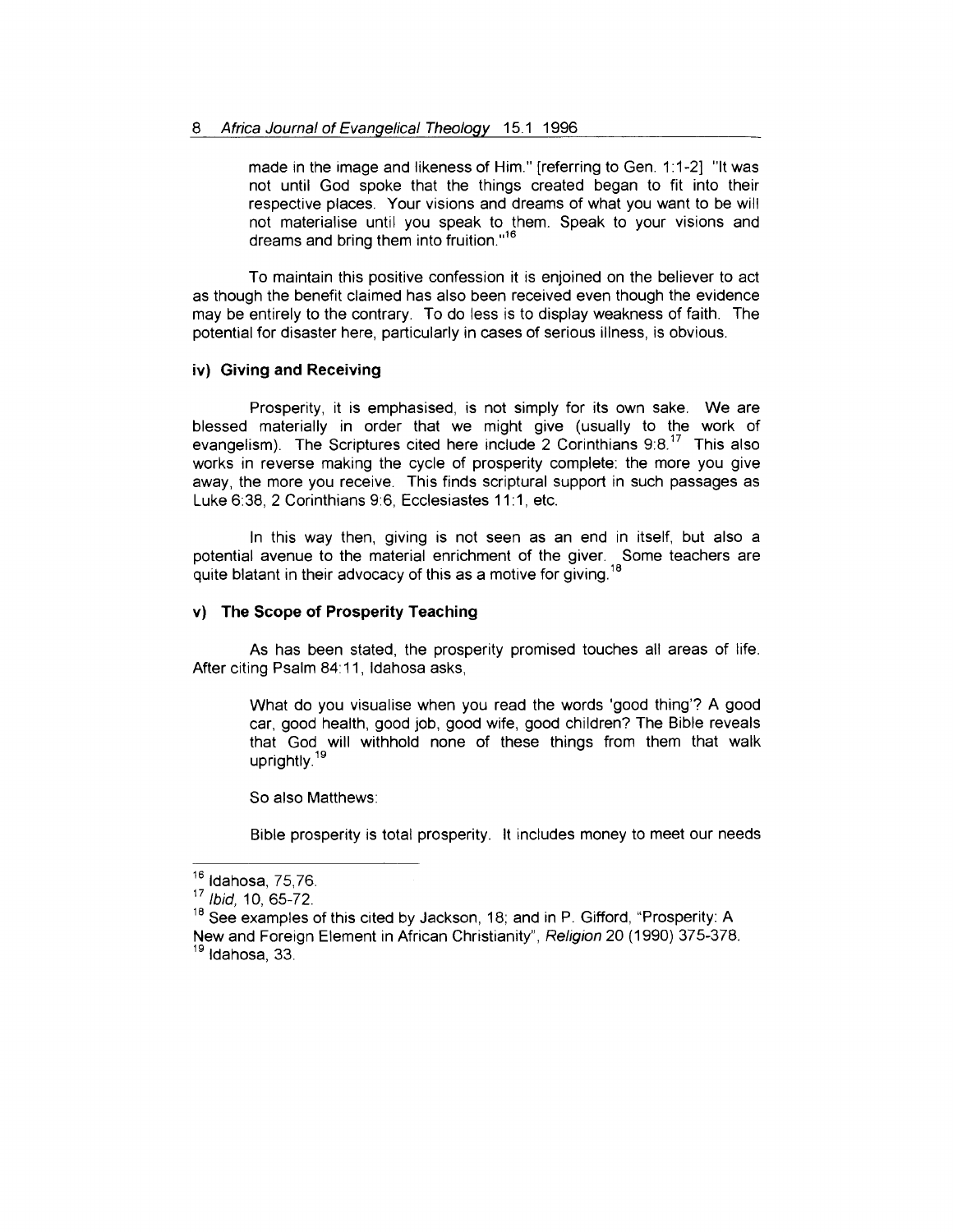and help others, but also includes peace of mind, a successful marriage, good health, the favour of God and men, and long life. Bible prosperity is physical, mental, emotional, social, material and spiritual.<sup>20</sup>

In this respect then prosperity teaching affirms a holistic world view, emphasising that Christianity is not simply concerned with the spiritual realm.

Prosperity teaching understands the promise of material blessings to extend not merely to provision, but to an abundance that approaches luxury. John 10:10 is interpreted to be a promise that the Christian will have not only provision, but abundant provision. lt is seen as fitting that a child of the King should enjoy the luxury that such a position implies. $21$ 

#### **vi) Poverty and Sickness**

If material prosperity, which is their responsibility to claim, is the will of God for all of his people, then this necessarily means that poverty and sickness are not only evil in themselves, but those who exist in such situations are somehow in a state of sin. lt is argued that the church has in the past been misled in affirming the value and dignity of poverty and suffering whereas in fact it can only lead to sin and tragedy. $<sup>2</sup>$ </sup>

Similarly there is no truth seen in the assertion that prosperity promotes sinfulness and sinful attitudes (ldahosa cites the examples of Abraham, David and rich Christians to illustrate this point).<sup>23</sup>

In some variants of the teaching there is great emphasis on the activity of Satan and demons in the hindrance of prosperity, especially in the area of health. Hence the need to get rid of the demon before true prosperity can be experienced. Where this is perceived to be the case, the power to effect the change in the circumstances through the casting out of the evil spirit, according to the teaching, lies in the power of individual's faith. $24$ 

## **A RESPONSE**

In embarking on a response to this teaching it is important to acknowledge that not all of what prosperity teaches is to be denied. The gospel

 $\frac{20}{21}$  Matthews, 50.<br> $\frac{21}{21}$  Idahosa, 59-63.

 $22$  Matthews, 57-58.

 $23$  Idahosa, 12.

 $^{24}$  Kumuyi, 7, 28-30. See also Sarles, 336, 344-346, and Gifford (1990), 378.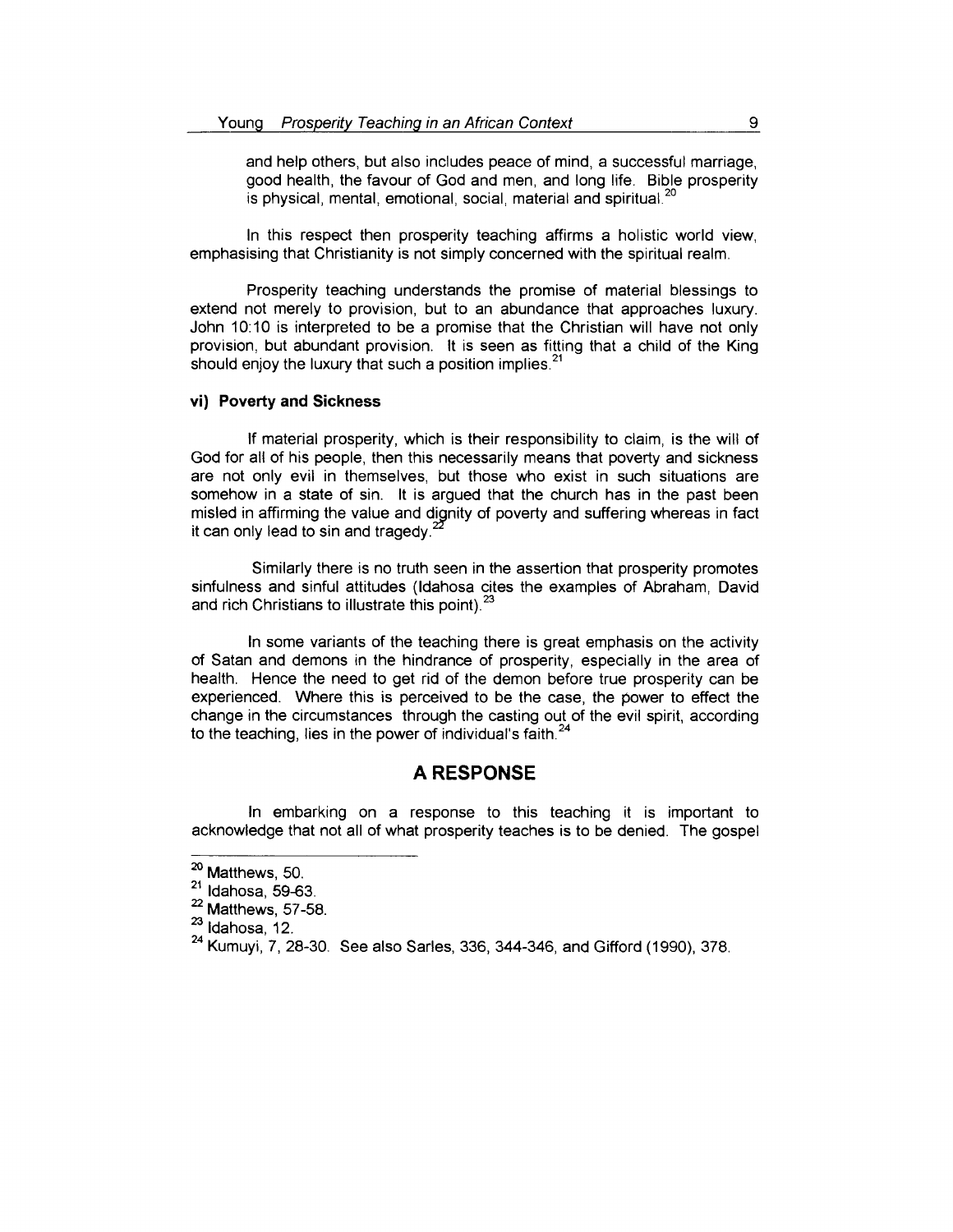does apply to and should effect every area of our lives and not just be restricted to the spiritual realm. God's material and physical care and provision for his people are very real aspects of his love toward us. God can and does provide prosperity on all levels for his people (all good things come from him) but this is always in the context of his sovereignty. God does love the affluent as well as those who are poor, and even relative affluence does bring responsibilities to share that affluence.

That being said, it is clear that there are many aspects of the teaching to which a response is needed.

#### i) The Use of Scripture

The general approach of prosperity teaching to Scripture and its interpretation has been to quote isolated proof texts and to treat them almost exclusively as propositional truths or promises. This, it is claimed, is in the interest of elucidating the plain meaning of the text. In practice the words of various verses are applied to the modern world without recourse to such considerations as literary or historical context, the nature of the text or the original intent of such writings.

Responding to this methodology, Fee makes this important point:

Let it be understood that the 'plain meaning' of the text is always the first rule, as well as the ultimate goal, of all valid interpretation. But 'plain meaning' has first of all to do with the author's original intent; it has to do with what would have been plain to those to whom the words were originally addressed. lt does not have to do with how someone from a suburbanised white American culture of the late 20th century reads his own cultural setting back into the text through the frequently distorted prism of the early 17th century.<sup>25</sup>

lt is precisely this "suburbanised white American" reading of Scripture that is used not only in the prosperity preachers of the west, but in those that seek to apply it to the African context as well. Not only is it foreign to the African context as Gifford argues,<sup>26</sup> but it is fundamentally flawed as an approach in any context.

<sup>&</sup>lt;sup>25</sup> G.D. Fee, "The 'Gospel' of Prosperity - an Alien Gospel," Reformation Today 82 (Nov.-Dec. 1984), 40.

 $26$  Gifford (1990), 373-388. A study of the cultural impact of importing this very culturally specific hermeneutic is one that would seem promising, but is beyond the scope of this article.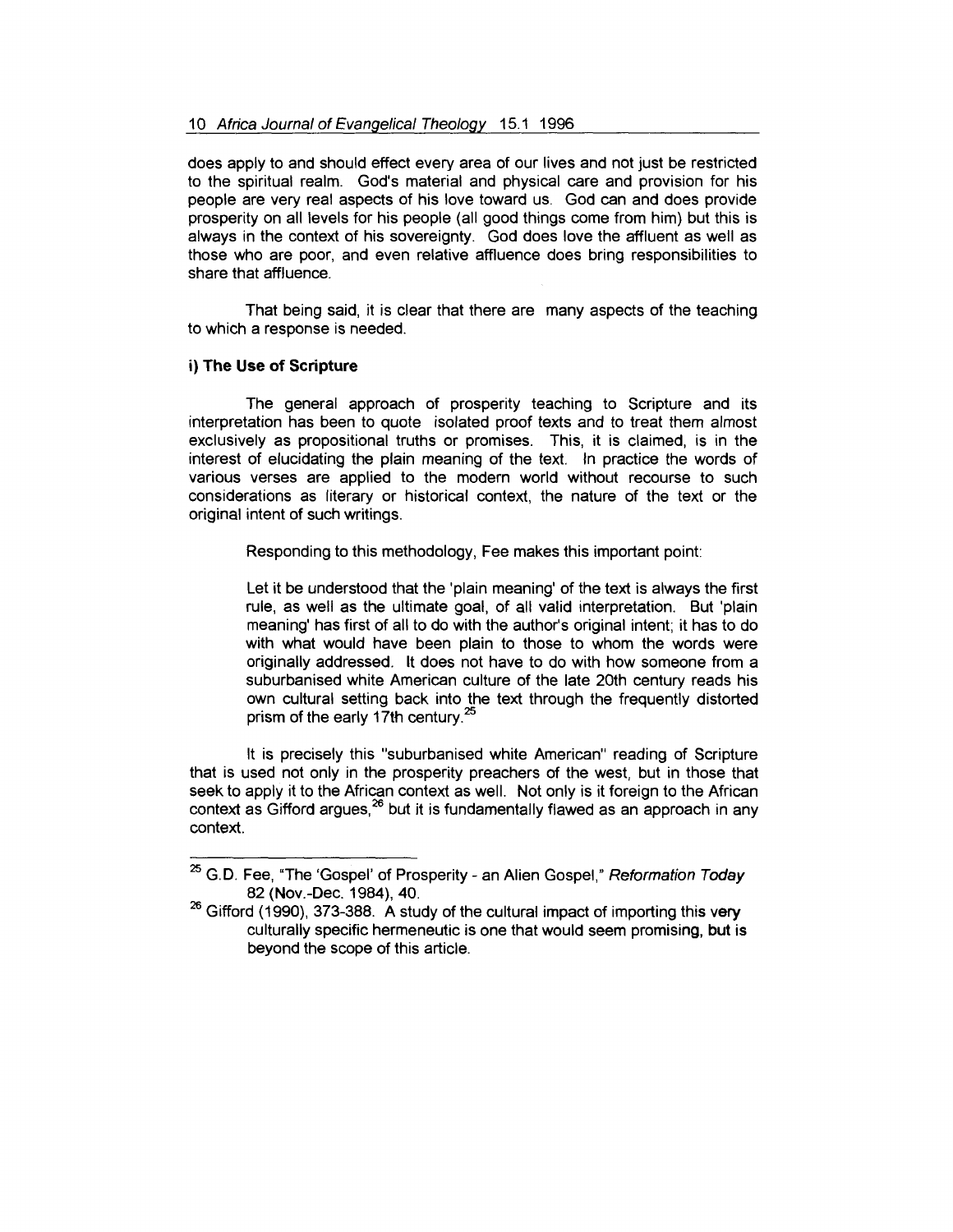This is strikingly seen in the interpretation of 3 John 2, one of the foundational texts of the movement as mentioned above. This verse is a part of the conventional letter writing formula of the day and part of a personal note of good wishes from the author to Gaius. lt cannot be seen as a propositional promise of God to all believers either in its original intention or in the way it is to be applied today.

Referring to Mark 10:29-30 ldahosa says that "Any man or woman who reads these verses without prejudice will establish in plain language that the Lord promised temporal wealth. $n^{27}$  But simply reading the verses in isolation from their context doesn't tell the whole story. ldahosa conveniently forgets that this saying is set in the context of a discussion on the difficulty of the wealthy entering the Kingdom of God and neglects to comment on the promise of persecution that is a part of these verses. Jesus is not giving mathematical expression to the benefits of discipleship or talking about the ownership of property, but rather showing that in the family of believers there was to be the sharing of property etc. such that the disciples were compensated within that fellowship.

The other verses used (and especially those of the New Testament) can be shown to have been given similarly contextually and hermeneutically blinkered interpretations. <sup>28</sup>

In its approach to the Old Testament we see that prosperity teaching not only uses the same hermeneutical principles, but seems to regard the content of the Old Testament as being much the same as that of the New Testament. There is no hint of the principle of interpreting the Old Testament in the light of the New.<sup>29</sup>

The Old Testament undoubtedly does teach that God would bless his people in the land as they were obedient and faithful to him. This theology (which can be seen most markedly in the book of Deuteronomy and much of the wisdom literature) is qualified by the gospel and is counter-balanced even within the Old Testament itself. The book of Job for example challenges this simple

 $27$  Idahosa, 108.

<sup>28</sup> See Fee, 40-41, and Sarles, 337-339.

<sup>&</sup>lt;sup>29</sup> A.B. da Silva, "The 'Theology of Success' Movement: A Comment", Themelios 12 (1986) 91. This is not to deny that the Old Testament is important in understanding and throwing light on the gospel. The revelation of God is contained in both testaments, but the New Testament contains the full and final revelation and it must inform our reading of the Old Testament.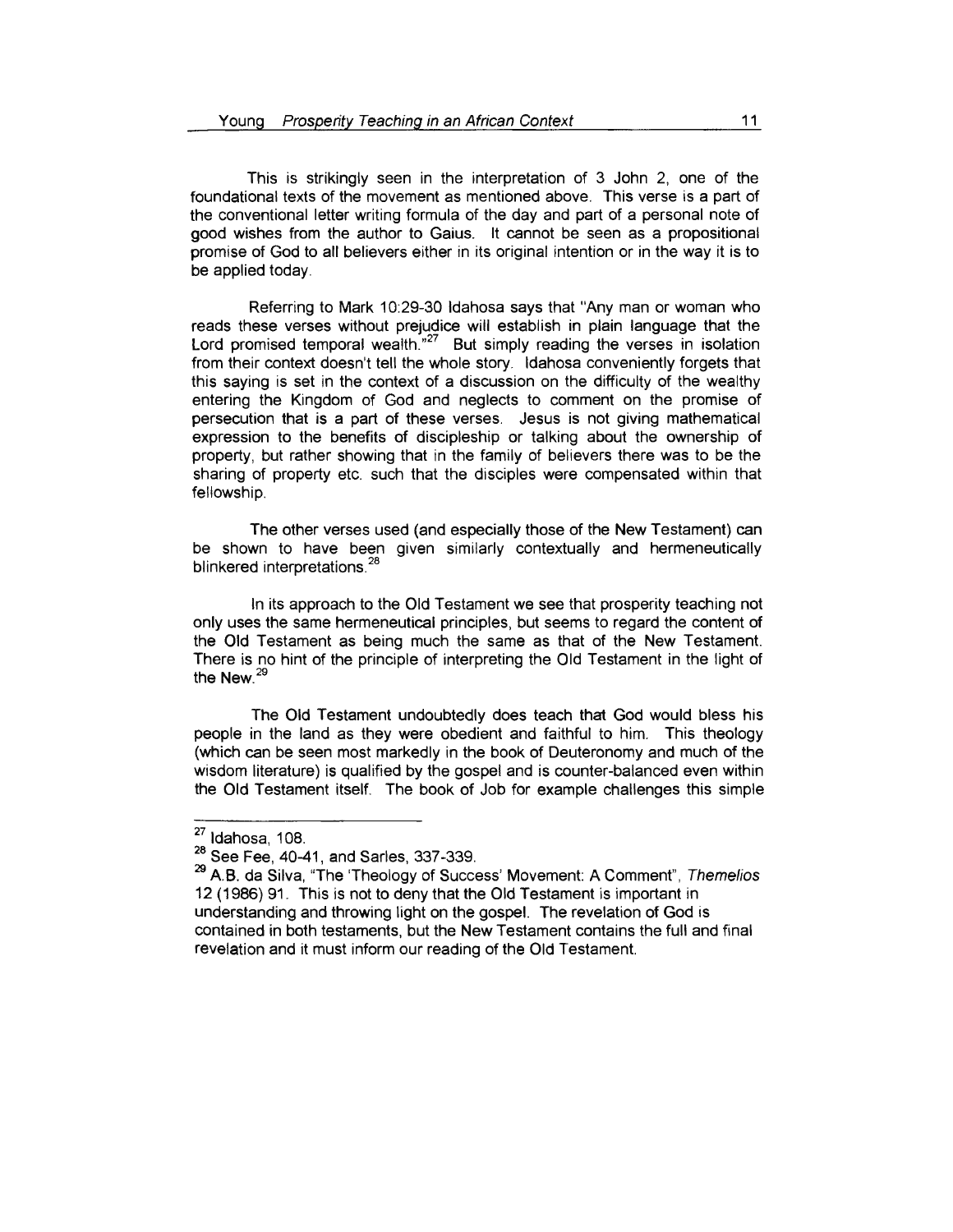equation of righteousness equals material and physical success; unrighteousness equals suffering. The message of the book is not that God restored Job's fortunes at the end, but rather that his friends' rigid application of the wisdom formula cannot be held with a sovereign God. The questions of Habakkuk on the suffering of the righteous are all left unanswered in the prosperity teaching.

### ii) **Eschatology**

Given the theological roots of prosperity teaching, it is perhaps surprising on one level that more attention is not given by these teachers to the second coming and related teachings. On reflection however it is rather less surprising when one considers the basic eschatological stance that underpins the teaching. What is meant by the underlying eschatological stance is the assumption, whether explicitly stated or not, that all the benefits of the Kingdom of God can be enjoyed by all believers here and now.

This assumption is expressed by Colin Urquart in his foreword to ldahosa's book when he says of Jesus' teaching, "He came to establish God's heavenly Kingdom here on earth - and surely nobody can believe that heaven will be a place of poverty?"30

The tension that the New Testament teaches between the realised and the yet-to-be-realised aspects of the Kingdom is completely missing here, the emphasis solely rising on the former. Thus the parousia and the life of the world to come are robbed of their essential relevance and importance

This emphasis on realised eschatology is especially evident in some of the teaching on healing and health. To teach that believers should not experience illness is to deny the reality of physical mortality. tt ignores the fact that even the most wonderful of Jesus' healing miracles were temporary healings. For example, even Lazarus died after the events of John 11. lt, in effect, claims that the believer who has enough faith already possesses an indestructible resurrection body.

These eschatological assumptions would seem to be in direct conflict with the teaching of the New Testament in general and the argument by Paul in I Corinthians in particular. (lt would be fascinating to see how I Corinthians 4:8ff. would be dealt with by these teachers).

<sup>&</sup>lt;sup>30</sup> C. Urquart in Idahosa, 7.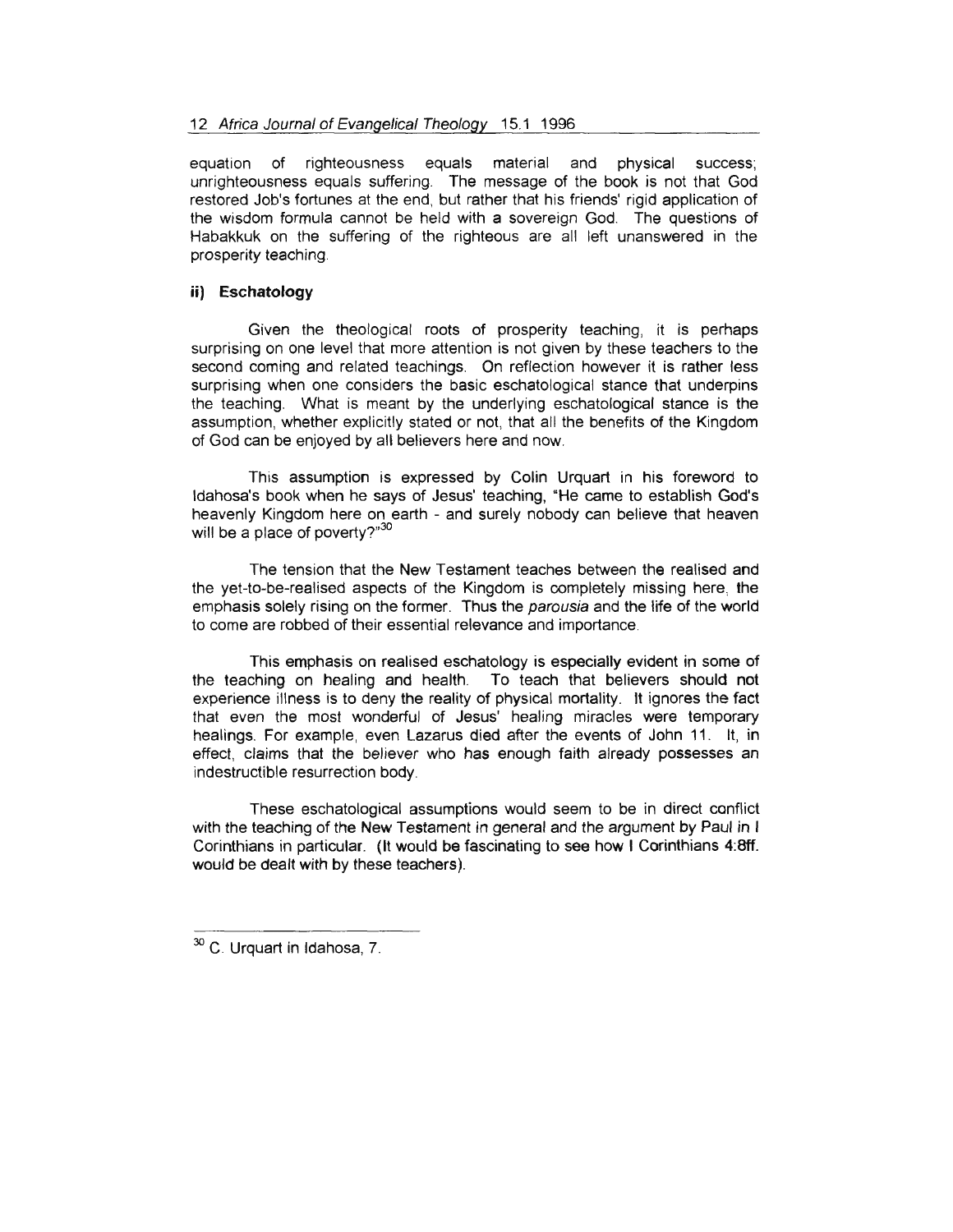#### **iii) The Nature of God**

One of the more disturbing aspects of the theology of prosperity teaching is what it says about the nature of God God is effectively reduced to an object to be manipulated. The promises of God are seen as binding him, so that, when the right procedures are followed, he is bound to produce the result desired. As has been mentioned, it must not be denied that God can and does give prosperity to some, but in this teaching there is no room for the freedom and sovereignty of God. Everything depends on the actions of the individual. In this way it is very anthropocentric, although it is claimed that all is for God's glory.

The problem referred to here can likewise be expressed with reference to prosperity teaching's view of faith. Faith perceived as human achievement (Pelagianism) always carries that danger of pride and the displacement of glory that rightly belongs to God. Faith in God, as demonstrated by the positive confession that one practices, is almost reduced to the level of an incarnation. To give almost sacral power to the words one utters and hence ascribe almost divine power to the individual human believer borders on idolatry.<sup>31</sup>

# **iv) Christology**

The interpretation of the person of Jesus that is outlined above denies the reality of the incarnation and involves a watered down understanding of what he was doing in his earthly ministry. To view the miracles of Jesus as a limitless wealth-generating mechanism is not only to miss the whole point of the miracles in his message, but it means that Jesus never really shared our limitations and hence didn't really share our humanity either. The miracles were a sign of the in-breaking of the Kingdom of God in the person of Jesus. (Where such miracles continue to occur they continue to be such signs). There is not any indication that they were intended or even interpreted by others as "God's way of looking after Jesus" - to do so gives deficient Christology.

lt is by no means universally accepted that sickness and poverty are dealt with in the atonement, and, in fact, there are some major difficulties in claiming that they are. Chief among such difficulties is the fact that illness and material poverty are not moral categories and so cannot be seen as sinful in themselves. They, therefore, do not need atonement. lt might rather be said that in the final consummation of the Kingdom of God these things will be finally done away with (they are an aspect of the general groaning of creation - Romans 8:22), but that in the meantime they are realities that people are to

<sup>&</sup>lt;sup>31</sup>The pastoral dangers in quantifying faith by material results have already been pointed out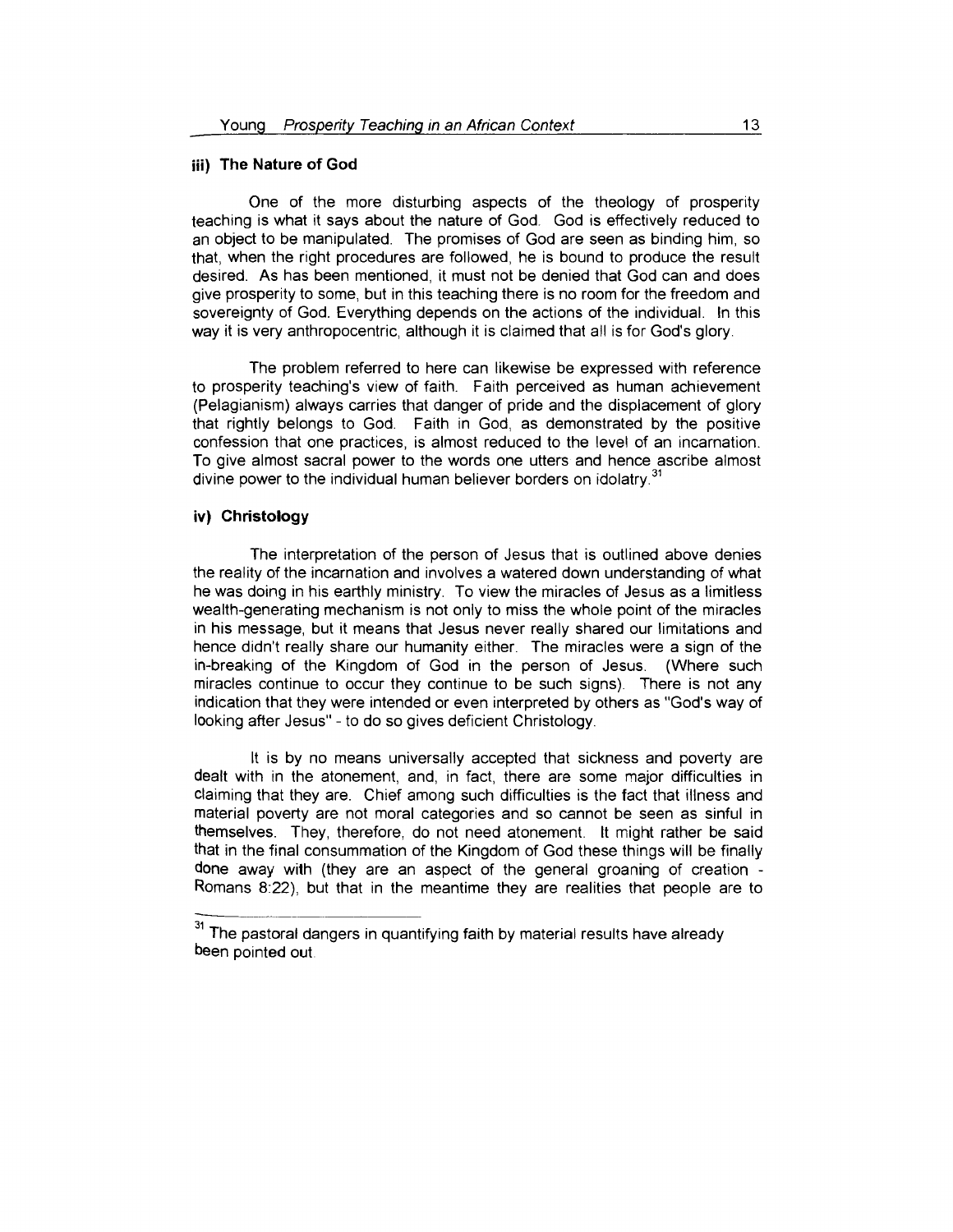struggle with and against as a part of the fallen human condition.

#### **v) The Problem of Pain and Poverty**

While a full and comprehensive theodicy is beyond the scope of this article, the flaws in the answer provided by prosperity teaching must be addressed.

In the teaching of the prosperity preachers, pain and poverty are always directly attributable to some sin or defect in the spiritual life of the individual involved. As had been alluded to this is precisely the theology of the friends of Job, and the type of cause-and-effect-wisdom that the book of Job seeks to address. The answer that that book gives is that God is sovereign and may work according to some other unexplained and unexplainable economy. What Fee has termed the rules of conventional wisdom simply are not biblical, and he ooints out that they are refuted by Jesus himself in at least two instances (Luke 13:1-5; John 9:1-4).  $32$ 

lt must indeed be recognised that ignorance, sin and evil often can be the causes of pain and suffering. This not only occurs on an individual basis, but institutions and corporate bodies can, and often are, responsible. The Christian response to any pain and poverty must rather be rooted in the pain and poverty of Christ- the cross, and we are to act to alleviate these circumstances in love. This response to poverty and suffering is a long way removed from the motive of giving for the sake of receiving that pervades in prosperity teaching.

#### **vi) The Nature of Success and the Value of Money**

Prosperity teaching raises several issues to do with the nature of success and the value of money. The first question is this: Is success as envisaged by these teachers that to which we are called? There is an assumption inherent in the discussion that "success" is a good thing to which to aspire. ldahosa never really defines what he means by the success that is promised in the title of his book, but the context in which it is discussed indicates that he equates it with temporal wealth and a large and growing personal mat he equates it with temporal wealth and a large and growing personal.<br>ninistry.<sup>33</sup> While these may indeed be very pleasant things to have, it is questionable as to whether they are to be the goal of the Christian. Such an aspiration will necessarily lead to individualism and the loss of corporate vision of the purposes of God.<sup>34</sup>

 $32$  Fee, 41.

<sup>33</sup> Idahosa, 101-114.

<sup>&</sup>lt;sup>34</sup> T. Mofokeng, "The Prosperity Message and Black Theology", Missionalia 15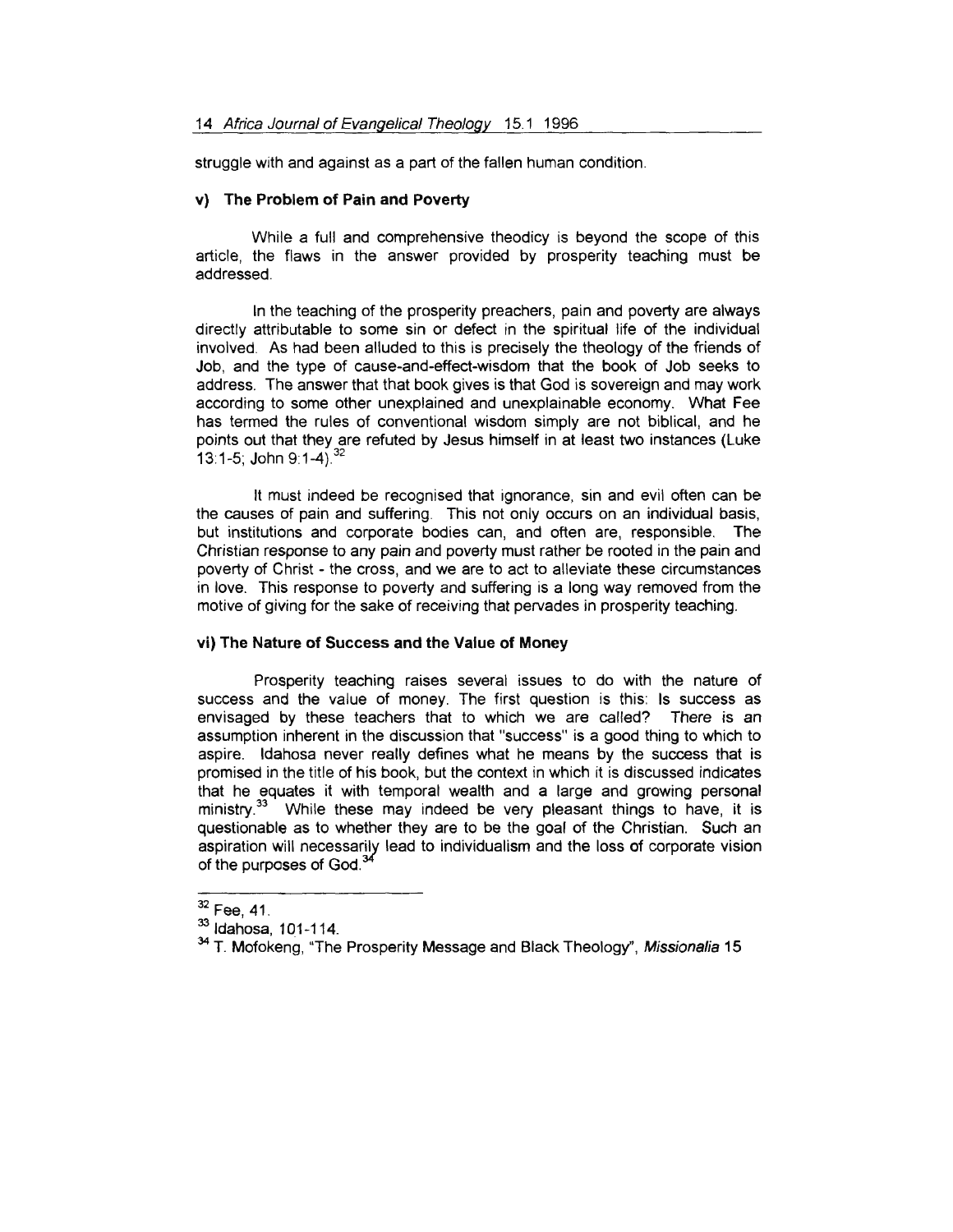Another issue raised by the teaching is the value that one should place on money. lt is again an in-built assumption in the prosperity message that wealth is a positive attribute and something to be desired. Fee makes the point well that for the people of God, money has neutral value.<sup>35</sup> The concern for money and riches is one of the things from which Christ frees us (Matt. 6:32). Paul states this same truth when he states that he has known contentment in all circumstances (Phil. 4:10-13), and warns against striving after money (I Tim. 6:6-  $10$ ).

# **THE APPEAL OF PROSPERITY TEACHING**

Despite the claim that prosperity teaching would have no appeal to  $t_{\rm}$  is the stall that prosperty to do might value that appear to the support of the world,  $36$  if has made a significant impact not only in Nigeria and parts of West Africa, but also in Southern Africa. The cynic might suggest that it is plain greed that motivates the adherents of this teaching, and the appeal of a quick and easy way to riches may undoubtedly be a part of the attraction to some. The situation is somewhat more complex than just this however.

Gifford, in his paper on the teaching in Africa, has helpfully suggested three possible reasons for its appeal in this continent. He suggests that its appeal may lie in: i) The preacher's embodiment of the wealth that the followers aspire to; ii) Its conformity to the traditional African belief that wealth and success are natural signs of blessing by God or the ancestors; and iii) The fact that these teachers have invested heavily in spreading their message throughout the continent, particularly through the donation of their literature to financially hard-pressed theological institutions.<sup>37</sup>

These are no doubt real factors in the teaching's appeal, to which more can be added. A factor that must not be disregarded in these considerations is the highly emotional nature of the presentation of the prosperity message. Meetings and rallies are very lively and emotionally engaging. Even the books on "prosperity teaching" use highly emotive language. The preachers of this teaching tend to be very attractive and charismatic figures as well. The appeal of the message then is intimately tied to the appeal of the medium in which it is presented. This is especially so when that medium is compared to the often

<sup>37</sup> Gifford (1990) 382-383.

No. 2 (1987) 84-86.<br><sup>35</sup> Fee, 42.

<sup>36</sup> G. Grogan, "Liberation and Prosperity Theologies", Scottish Bulletin of Evangelical Theology 9 (1991) 120. Also Fee, 43.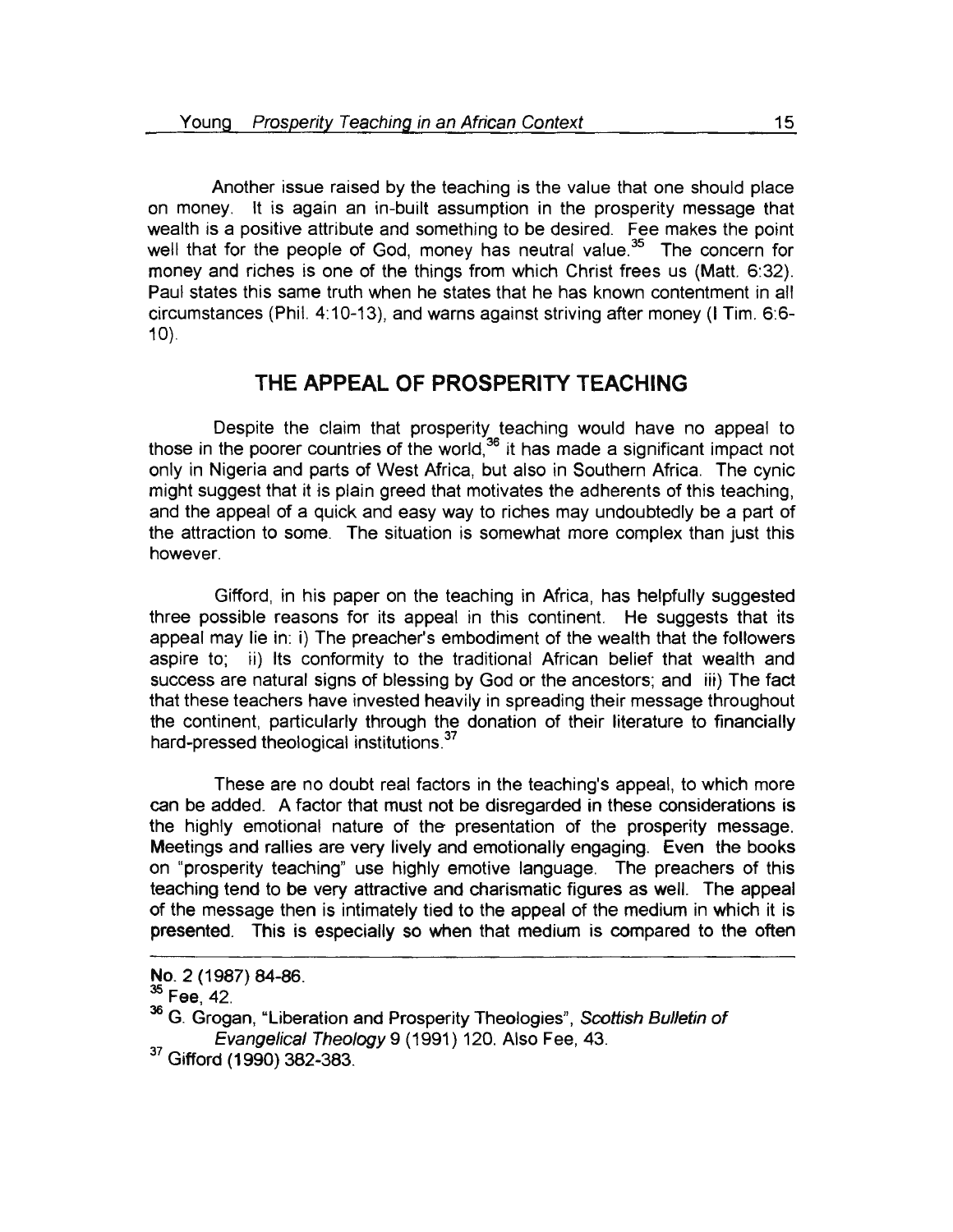unattractive (even boring) services offered in the traditional churches.

Another important factor in prosperity teaching's appeal lies in the fact that it gives answers to very real questions that arise in people's lives. The African holistic world-view demands that the problems of poverty and pain be squarely faced and not ignored or spiritualized in the way that Western theology has tended to deal with them. Prosperity theology provides such an answer and in this way has been (almost paradoxically) linked with liberation theology, which provides a rather different answer.<sup>38</sup> The prosperity solution to the problems of ever present suffering and poverty is particularly appealing because the individual is left in control over these elements, they are not left to any unpredictable and ambiguous action like that of a sovereign God.

These issues may be particularly pertinent in a Nigerian setting where national material prosperity once seemed to be within the realms of possibility whereas the situation now seems to be getting bleaker and bleaker. Prosperity teaching may therefore be seen as a possible solution, on an individual level, to this crisis and a viable way out of the otherwise seemingly inexorable downward economic spiral.

Prosperity teaching recognises and expects the reality of supernatural intervention in everyday situations, something which Africans have always been aware of, but to which the traditional churches, again under the influence of Western thinking, have been less open.

# **SOME POSSIBLE LESSONS FOR THE CHURCH**

lt is obvious from the above that there are some lessons and correctives that this teaching and its appeal can offer the established churches. Not only is there a need for the churches to address some of the issues raised, but the widespread appeal of prosperity teaching highlights deficiencies in the standard of teaching in the churches. lt would seem that doubtful American theology is taking the place that should belong to good African Christian theology.

In too many African churches the liturgy, hymnody and style of worship seems to cling to dated and incomprehensible Western patterns and practices. These have a tradition of use in many of the mission-founded churches especially, and may prove painful t part with, but they mean little to a large section of congregations and compare unfavourably to the experience offered by the proponents of prosperity teaching. The churches need to rise to this challenge and be imaginative in adapting the services to meet the needs of their

 $38$  Grogan, 118-132; Gifford (1990), 380-381.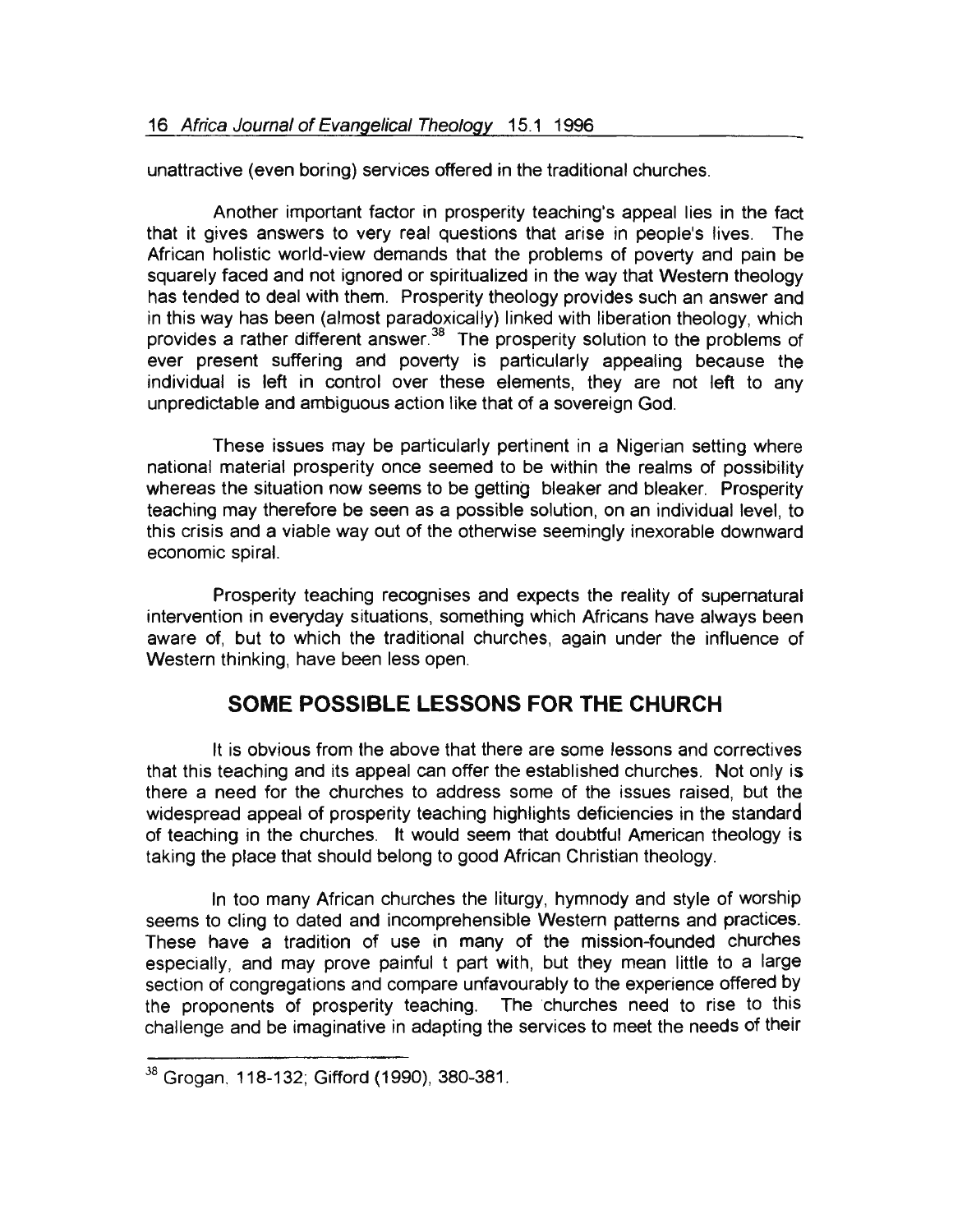people. God is alive and very active in the Church in Africa and his people need to acknowledge and celebrate that fact. lt is a sad indictment the mainline churches if people are having to move to the extremes of prosperity teaching to find a venue in which they can comfortably do so. There is no doubt that there is awareness of the activity of God throughout the churches but the shackles of the past too often hinder a proper response to that. lt is tragic that Christians be drawn into questionable theology because they don't feel they can worship God meaningfully in places where theology is more solidly based.

At the level of the theological colleges and Bible schools, there is often an undiscerning acceptance of all materials donated to them, especially in the area of book donations. lt must be recognised that not every book is edifying and some discernment must be exercised in this area. This is difficult where there are no other sources of literature available, but if future leaders of the church are trained using material that is flawed, the future teaching of the church will likewise be flawed.

There is a need for the church to preach a biblical message that does touch all areas of life, making the Scriptures relevant to the real needs · of everyday life in modern Africa and showing that God does act in the world today. In particular, there must be practical and relevant teaching on the topics of wealth and poverty, pain and illness.

Above all there is a need for a sound grounding in biblical theology and the reading and teaching of Scripture in a way that brings out the whole of its message and rejects the proof-text approach to interpretation and theology.

## **BIBLIOGRAPHY**

- Anderson, A. "The Prosperity Message in the Eschatology of Some New Charismatic Churches," Missionalia 15 no. 2 (Aug. 1987).
- Da Silva, A.B. "The 'Theology of Success' Movement: A Comment," Themelios 12 (1986).
- Fee, G.D. "The 'Gospel' of Prosperity an Alien Gospel," Reformation Today82 (Nov.-Dec. 1984).
- Gifford, P., "'Africa Shall be Saved.' An Appraisal of Reinhard Bonnke's Pan-African Crusade," Journal of Religion in Africa XVII, 1 (1987).
- Gifford, P. "Prosperity: A New and Foreign Element in African Christianity," Religion 20 ( 1990).
- Grogan, G. "Liberation and Prosperity Theologies," Scottish Bulletin of Evangelical Theology 9 (1991).
- ldahosa, B. I Choose to Change: The Scriptural Way to Success and Prosperity (Crowborough: Highland Books, 1987).